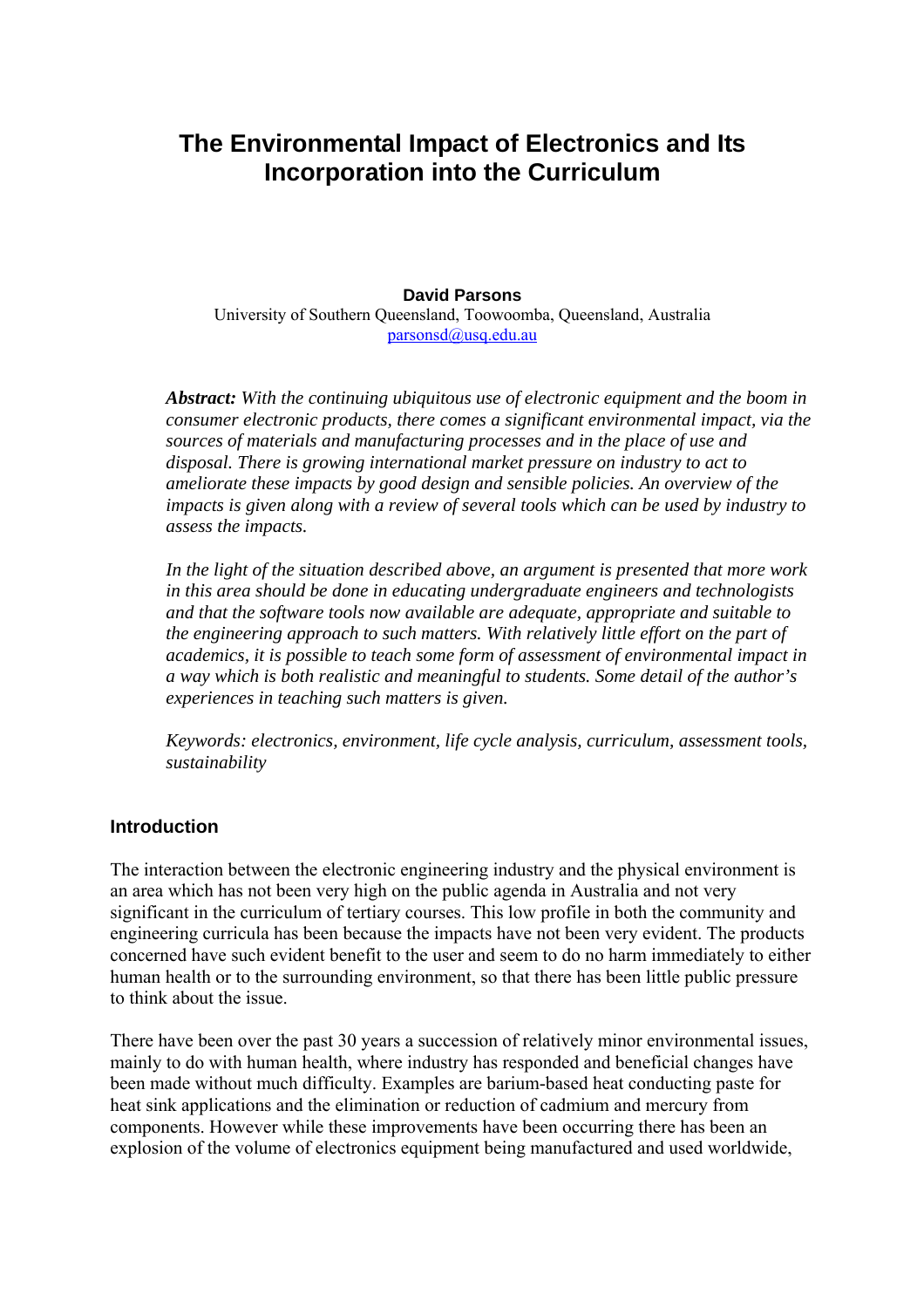with the potential for quite major environmental impact. Figure 1 shows the approximate numbers involved for Australia in a single recent year.



**Figure 1. The volumes of electronic equipment imported into Australia in 2004. Source: Australian Bureau of Statistics (2005).** 

## **Environmental Impacts in the Curriculum**

The thesis of this paper is that it is now appropriate that an awareness of the environmental significance of electronic equipment be inculcated in undergraduate electrical engineering students. Much of the actual equipment listed in figure 1 is imported consumer electronics and initially outside the direct influence of engineering graduates. However it is nevertheless those graduates who will be responsible for many aspects of the life of that equipment – its maintenance, energy supply for its use and its end-of-life disposal for examples. It is appropriate therefore that undergraduates not only learn about any potential impacts, but also develop skills in assessing and dealing with those impacts.

## **The Environmental Impacts of Electronic Equipment**

Some of the specific ways in which electronic equipment has an adverse impact on the physical environment are:

- Lead in TV and computer monitors (CRTs). Quite large quantities of lead are used in the leaded glass used to make the sides of cathode ray tubes in TV and computer displays. Lead is a known toxin and can also leach slowly into soil and water when obsolete equipment is land-filled (Jang & Townsend 2003).
- Lead is also used in the solder used to join components together. There are now moves to replace lead solders with lead free solders using materials such as tin-silver-copper or bismuth-tin-silver (USA EPA 2005, Cui & Forsberg 2003).
- High volume of materials and energy use in integrated circuit and printed circuit board manufacturing. Both integrated circuit and printed circuit board manufacturing are highly material and energy intensive. For example the manufacture of a RAM IC uses in some form or another about 1.7 kg of material and about 56 MJ of energy (Williams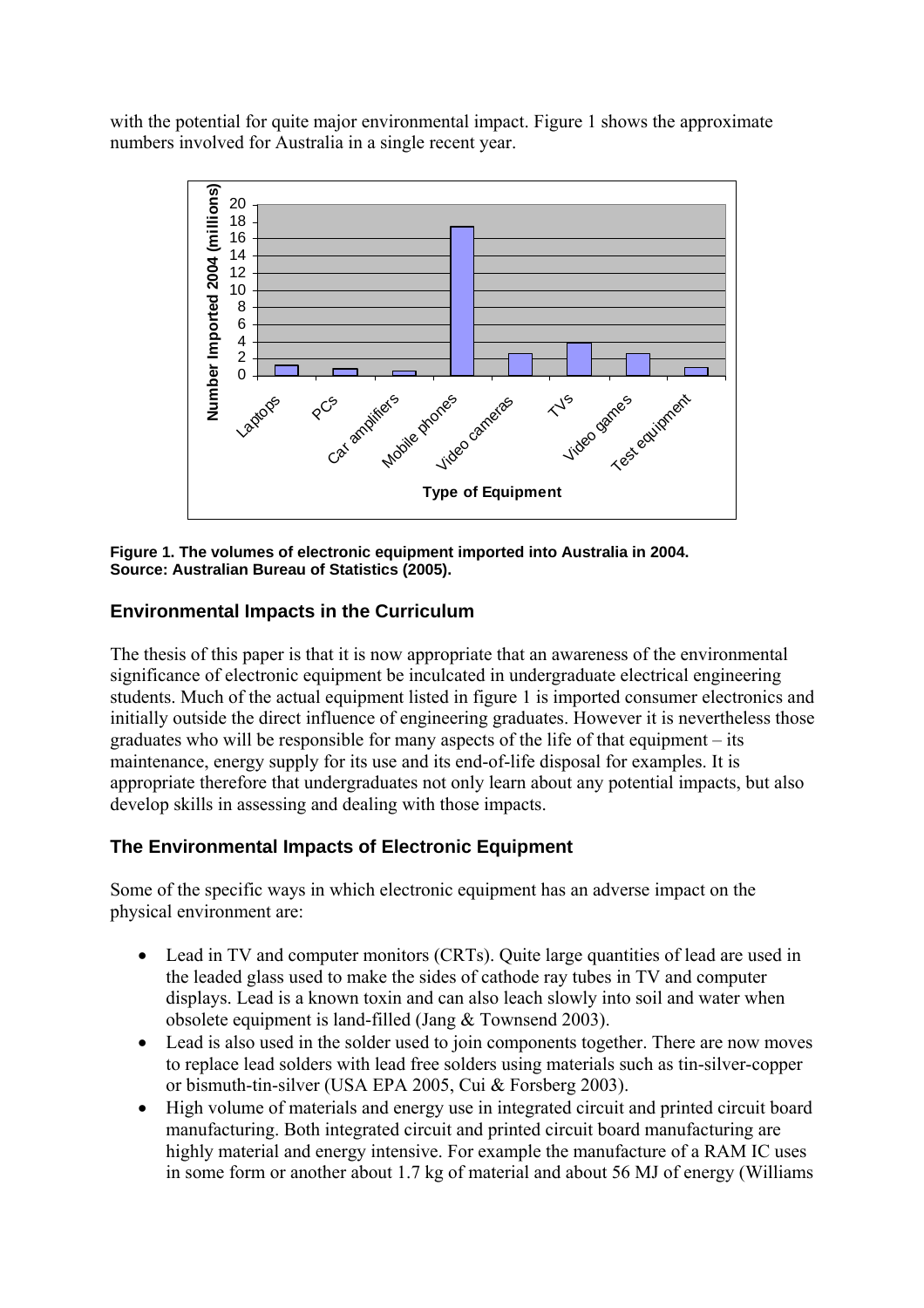et al 2002) and manufacture of a printed circuit board involves numerous steps, many involving the use of chemicals.

- Electrical energy use. In the past equipment has been designed with little thought for its energy efficiency. Even though this has improved in the case of such things as computers with low energy LCD monitors, there is a lot of older equipment in use and little attention given to the issue by many users. Good data on this issue for computer type equipment is available in Roth et al. (2002).
- Standby energy use. Many pieces of common electronic equipment such as computers, television receivers and telephones use some electrical energy 24 hours per day to keep them ready for use or to keep memory intact. Up to 60% of energy use for such equipment in the USA is estimated to come from this standby use (Rosen & Meier 2000).
- Hazardous flame retardant materials in plastic cases and printed circuit board substrates. These plastic type materials such as the common type FR4 are very combustible and have traditionally had brominated fire retardant chemicals incorporated to reduce flammability. These fire retardants are toxic chemicals which are now being phased out in Europe. There are however counter arguments about how many deaths or serious injury due to burning TV receivers are tolerable to avoid the other deleterious impacts (Sjodin et al 2001).
- Many electronic appliances take advantage of their small size to allow portability which involves batteries. Large numbers of throw away alkaline batteries are used every year with consequent waste of resources. Fortunately there is growing interest in rechargeable batteries such as nickel metal hydride and lithium ion chemistries which seem to be relatively environmentally benign, but there remains significant use of lead-acid and nickel cadmium chemistries which, at end of life, place toxic heavy metals into landfill.
- Batteries also involve somewhat inefficient re-charging regimes with for example mobile phones being placed on charge overnight resulting in the use of more than necessary electrical energy. A possible solution here is more efficient and smarter chargers.
- Packaging of relatively fragile electronic equipment for shipping can also have a significant environmental impact via the use of foam materials, cardboard etc.
- Recycling is difficult because equipment is distributed widely in homes and industry and the cost, both monetary and environmental, to collect used equipment is often prohibitive.
- The huge volume of electronic equipment used in Australia and around the world means the use of many valuable resources. Electronics involves complex mixtures of materials which are difficult and expensive to separate after disposal. For example, the material content of a typical assembled printed circuit board is given in table 1. One of the major impacts here is the use of metals which typically use large quantities of energy to extract and refine. Hence recovery of metals is an admirable goal.

## **Industry Action**

However, with the volumes described above, there are now emerging pressures on industry and government to attend to this issue. These pressures are becoming evident in Europe, Japan and USA in particular in which there now some laws requiring, for example, industry to be responsible for end-of-life disposal of their products, and to reduce the quantity of hazardous material used during manufacturing.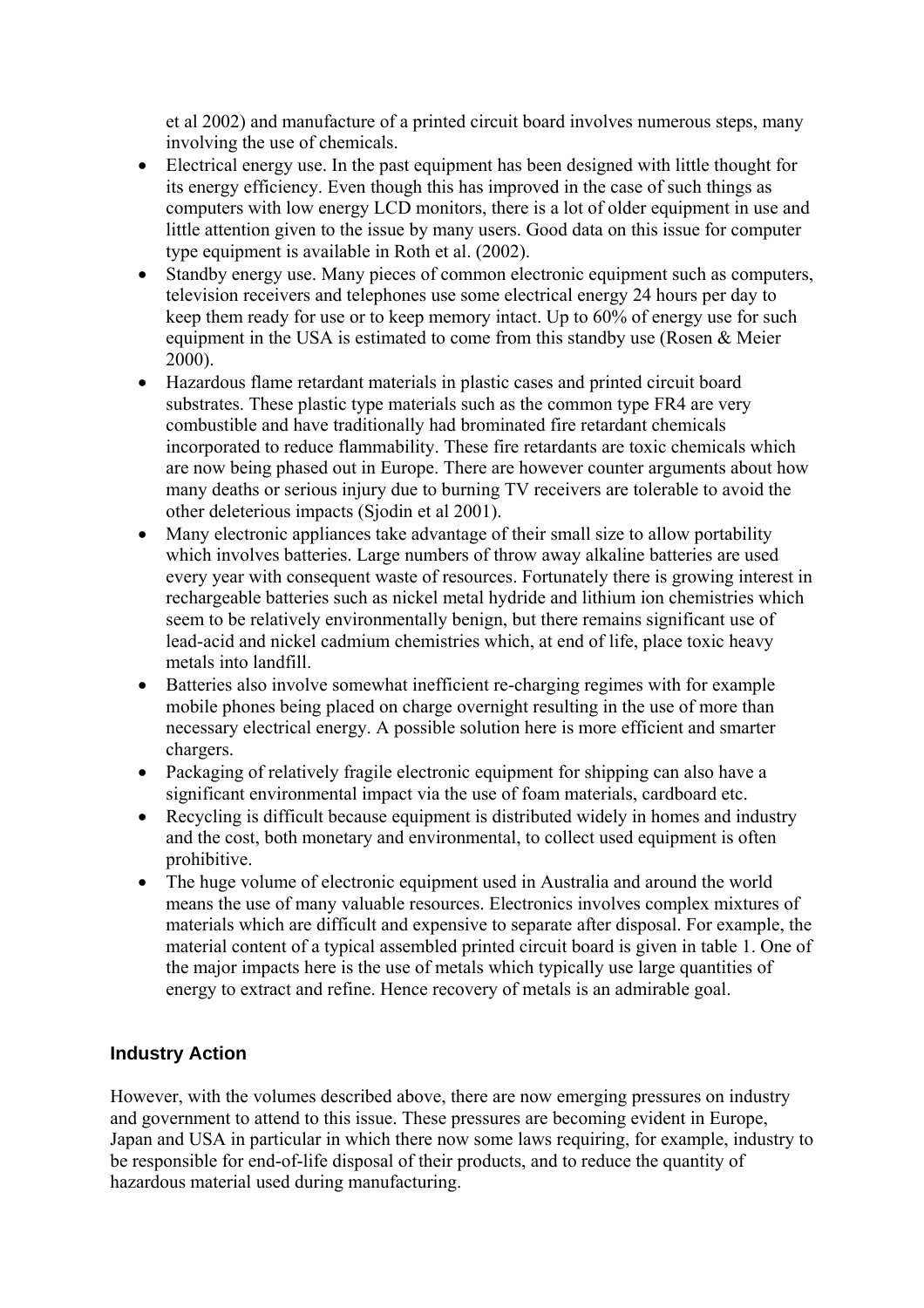There are of course also arguments about the appropriateness of some of the requirements of the legislation, both from industry and from academia. For example, there is some evidence that recycling of printed circuit boards to recover valuable metals is of dubious environmental value given the energy needed to recover those materials (Huisman et al. 2004).

| Benefits of using scrap iron and steel | <b>Benefits</b><br>Percentage |
|----------------------------------------|-------------------------------|
| Savings in energy                      | 74                            |
| Savings in virgin materials use        | 90                            |
| Reduction in air pollution             | 86                            |
| Reduction in water use                 | 40                            |
| Reduction in water pollution           | 76                            |
| Reduction in mining wastes             | 97                            |
| Reduction in consumer wastes generated | 105                           |

**Table 1 The benefits of recovering iron and steel from used electronic equipment (after Cui & Forssberg 2003)** 

| Table 2. Energy saved by recovering metals from electronic equipment (after Cui & Forssberg |  |  |
|---------------------------------------------------------------------------------------------|--|--|
| 2003)                                                                                       |  |  |

| <b>Recycled materials</b> | <b>Materials</b> |
|---------------------------|------------------|
| energy savings over       | <b>Energy</b>    |
| virgin materials          | savings (%)      |
| Aluminum                  | 95               |
| Copper                    | 85               |
| Iron and steel            | 74               |
| Lead                      | 65               |
| Zinc                      | 60               |
| Paper                     | 64               |
| Plastics                  |                  |

Specifically there are two European programs which Australian and other suppliers must soon attend to if they wish to sell their products into Europe. These are:

- RoHS Restriction of Hazardous substances. Manufacturers must eliminate or substantially reduce the amount of certain substances in their products. For example polybrominated biphenyls (PBB) must have been eliminated by July 2006.
- WEEE WasteElectrical and Electronic Equipment. Industry and government have certain goals to reach by given dates regarding such things as recycling of obsolete equipment.

There is also a lot of action in industry in these same countries around design for the environment (DfE) which engineering students need to be aware of and to have begun the process of developing ideas about. An overview of some DfE aspects is given by Milojković and Litovski (2002). Specific examples are:

• Designing to reduce hazardous substances. For example electronic equipment sold in Europe must not contain cadmium or lead after July 1 2006.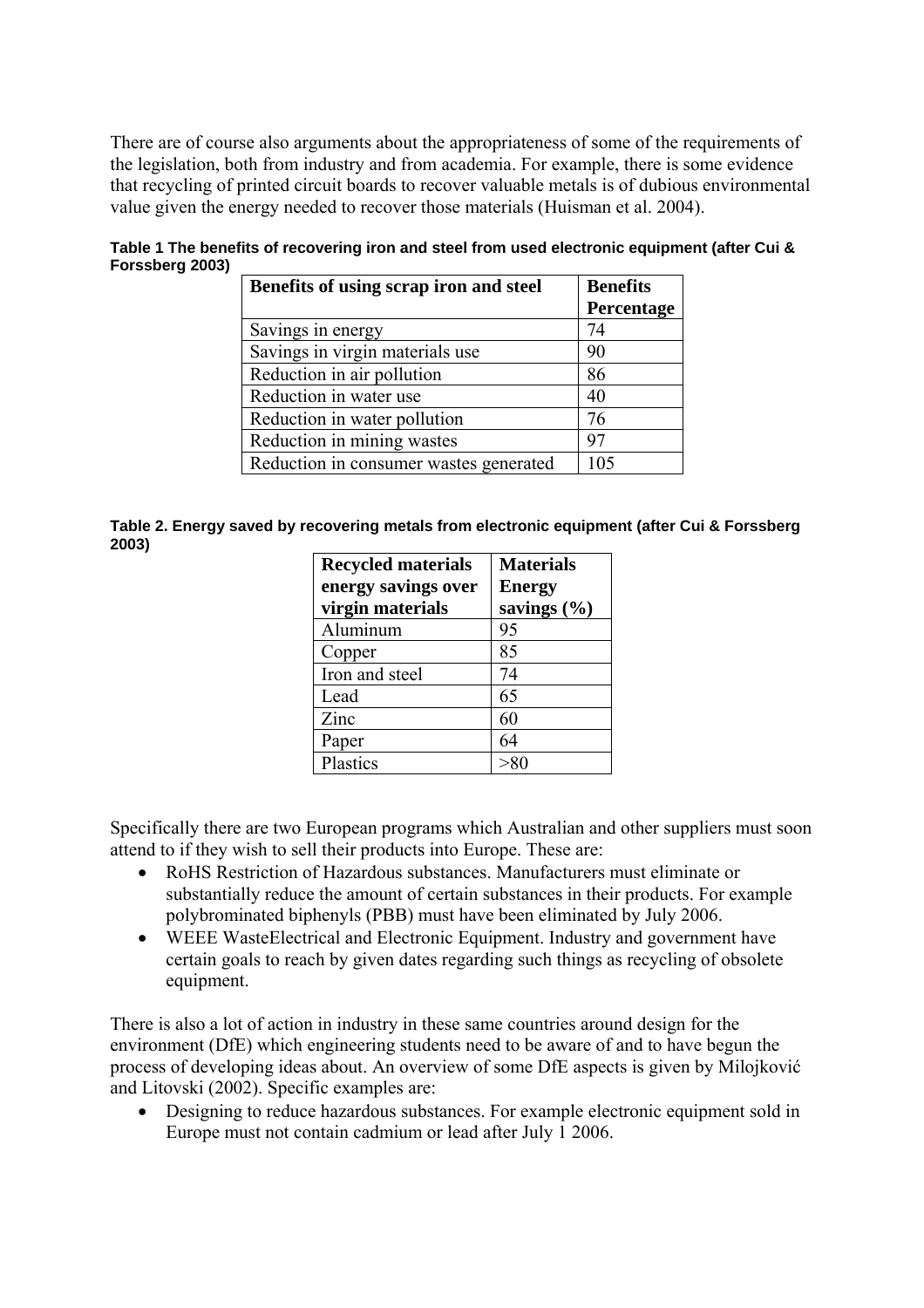- Designing to reduce material use during manufacture such as water. Some companies publish data on their progressive reduction in consumption figures, see for example Philips (2004).
- Designing to minimise energy consumption during use.
- Designing for ease of disassembly for the purpose of recycling (Sandborn & Murphy 1999, Huisman, Stevels & Stobbe 2004).
- Designing disassembly processes (for example Cui & Forsberg 2003).
- Consideration of the use of various plastics for cases of electronic equipment and their efficient recovery (Fisher et al 2005).
- Design for minimising component differences such as different screw sizes to ease disassembly for recycling.
- Use of lead free solder.
- Eco labelling, which attempts to provide information to potential consumers about the environmental impact of the product.
- Development of efficient logistics for the collection of end-of-life products for recycling or responsible disposal (Wilkinson & Duffy 2003, Jofre & Marioka 2005). This community-based activity necessarily includes the social aspects of consumer behaviour (Darby & Obara 2005).

# **Tools for Industry**

This international pressure and activity has resulted in numerous tools to allow industry to assess where best to apply their limited budgets for maximum environmental gain. There is a need for several levels of assessment tools to suit the situation. Brief and economically acceptable assessments are useful for industries just beginning to evaluate their performance and looking initially for those areas of their operation which can be improved easily. Full detail life cycle assessments are also needed in many places to determine the real environmental priorities for larger industries of for industry bodies to give guidance to their members. Some available tools are:

- Simple check lists for staff to use during design & development. For example the following questions about the design for a power supply unit (Griese et al 2004):
	- What is the operating efficiency of the unit?
	- What is its no-load energy consumption?
	- Are there any recycled components which could be used in the design? Are there any toxic materials used in the design?
- Energy and material use audits such as (Dickinson et al. 2003): Energy consumption, water consumption , waste discharge, use of toxic chemicals.
- Toxicity assessment tools for individual materials. For example the Toxic Potential Indicator which allows calculation of a relative score for any chemical (Fraunhofer Institute 2006).
- Structures within organisations to track action for environmental impact and provide reporting data (Boks and Pascual 2004). See for example table 3 (Philips 2004).
- Simple assessments of materials and energy impact based on known major areas of concern like energy use but avoiding areas less likely to be a problem.
- Life cycle assessment which attempts to thoroughly evaluate impact over the entire life of a product – from raw material extraction, through processing, transport, manufacturing, use and eventual recycling or disposal. Table 4 gives an example of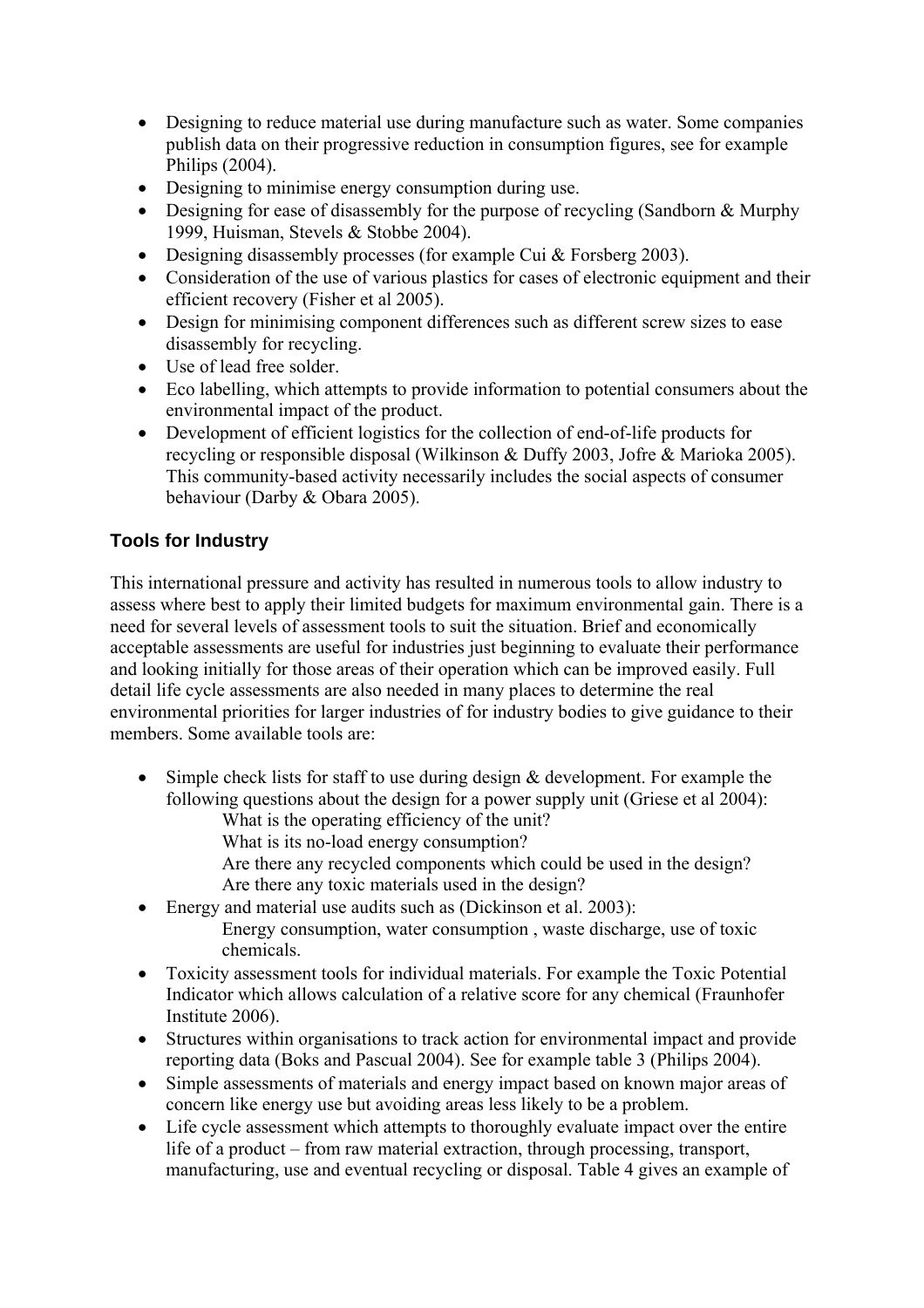the kind of details obtainable from a life cycle assessment (Parsons 2006), and figure 2 gives a description of the steps involved.

#### **Table 3. Example of industry management checklist. Source: Philips 2006.**

| The development department delivers products without attention to |  |  |  |  |
|-------------------------------------------------------------------|--|--|--|--|
| their environmental consequences                                  |  |  |  |  |
| Environmental issues are taken into account only incidentally and |  |  |  |  |
| mainly driven by individual initiatives                           |  |  |  |  |
| An EcoDesign procedure including mandatory environmental          |  |  |  |  |
| requirements is available in a development center.                |  |  |  |  |
| EcoDesign procedure is used in some projects.                     |  |  |  |  |
| The EcoDesign procedure is used in many projects                  |  |  |  |  |
| A mandatory EcoDesign procedure is in place in a development      |  |  |  |  |
| center. The EcoDesign procedure is used in most projects          |  |  |  |  |
| The EcoDesign procedure is used in all projects                   |  |  |  |  |
| A development center's management system (like ISO 14001/9001)    |  |  |  |  |
| is certified externally                                           |  |  |  |  |
| Etc                                                               |  |  |  |  |

**Table 4. Example obtained from a life cycle assessment of the relative impact on various criteria of some stages of the life of a compact fluorescent lamp** 

| <b>Impact</b><br>category | Unit        | <b>Manufacturing</b><br>& transport | <b>Electricity</b><br>use during<br>life | <b>Land-filling</b><br>at end of life |
|---------------------------|-------------|-------------------------------------|------------------------------------------|---------------------------------------|
| Climate<br>change         | <b>DALY</b> | 0.000000284                         | 0.00003                                  | 7.38E-09                              |
| Ecotoxicity               | $PDF*m2yr$  | 0.0945                              | 0.36                                     | 0.000706                              |

#### **Life Cycle Assessment**

Steps involved in conducting a life cycle assessment are broadly:

1. Construct a model of the product or service which involves quantifying all possible inputs and outputs. This forces the student to think through the details such as transport and disposal and to develop an awareness of the possible areas of impact.

2. Enter the data into software which includes background data about each material etc, thus avoiding much effort in finding real data of things such as mineral extraction or amount of carbon dioxide released while manufacturing polypropylene. This data is of course locality dependent because for example of the varying nature of coal or the availability of hydro-electric or wind power, but in many cases can be used in other locations with minimal error or can be used as a first estimate, a useful engineering skill. Australian data is available with some commercial products. This list of materials and processes is known as the inventory of materials and processes.

3. Select a method of environmental impact. These again are incorporated in the software tools and include data on for example, the human toxicity or marine toxicity of numerous chemicals based on well-established science about which there seems to be little argument. This state of affairs means that engineering students do not need to come to grips with the scientific details of the actual environmental impact such as the impact of a certain substance on human health, although some familiarity will develop with time. This is a considerable advantage practically and allows assessments to occur based mainly on engineering-type skills.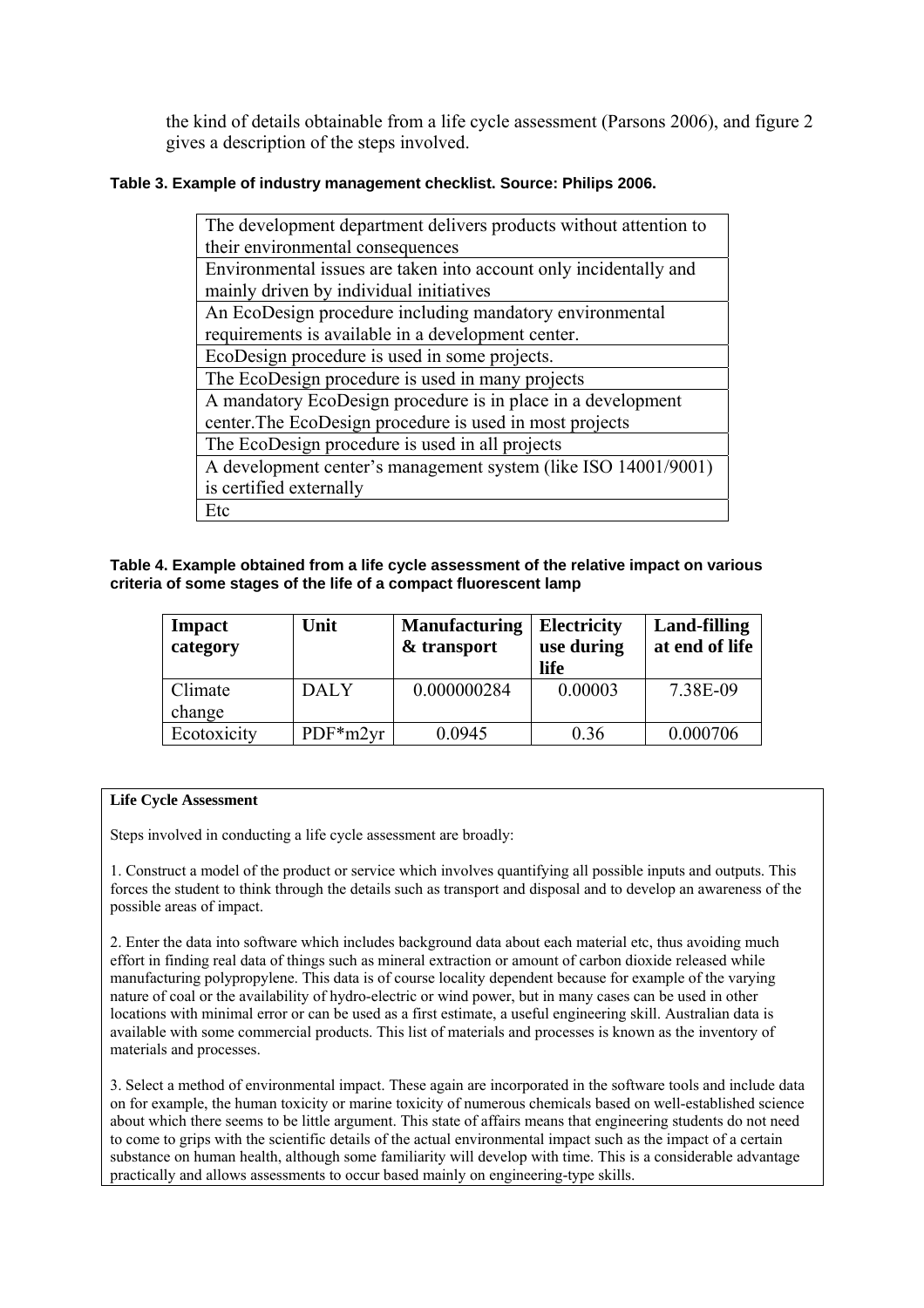The availability of this data also allows the electronic product to be evaluated automatically against each of several measures of environmental impact. Typical such measures are:

\*Global warming potential – measured in DALY (Disability Adjusted Life Years)

\*Human toxicity - measured in DALY

\*Fresh water toxicity - measured in PDF\*m2yr; PDF= Potentially Disappeared Fraction of plant species \*Resource use - measured in MJ surplus energy. Additional energy requirement to compensate for lower future ore grade.

\*Energy use - measured in MJ surplus energy.

4. Run the analysis using the software tool to either compare alternative ways of obtaining the same function, or to identify "hot spots" or areas of the product or process which causes most environmental impact.

5. Consider the results and, using judgement about the strengths and weaknesses of the methodology and the tools, draw conclusions.

#### **Figure 2. Steps involved in conducting a life cycle assessment**

### **Tools for Student Use**

In order to effectively teach aspects of the above to students, it is probably necessary to introduce them to some realistic tools for assessment of environmental impact, and for those assessments to be at least credible in their results. Tools suitable for student use range from full scale software packages supported by periodic updates of data through to simple paper checklists as described above. Some specific examples are given here.

### *Commercial tools*

**SimaPro**. This is a software package originating in Holland and containing extensive data from many sources including significant Australian data. It can be used for simple or serious studies and is relatively easy to use at a basic level. All that is required for the user to start is to have a clear model of the life stages of the product being assessed with numerical values or reasonable estimates for all parameters. It produces useful graphical outputs which enable simple comparisons to be made easily (Pre Consultants 2006b). This product is relatively expensive for single user licences but reasonable for a network licence.

**Eco-conscious design of electrical and electronic equipment.** This is a web site developed by the Danish [Institute for Product Development a](http://www.ipu.dk/)nd the [Danish Toxicology Centre](http://www.dtc.dk/). It contains many checklists, calculators of toxicity etc which can be used to assess a product (Danish Institute for Product Development and Danish Toxicology Centre 2006).

**Eco-It.** This software allows the modelling of a product's life cycle and calculation of its environmental load. This is useful to identify which parts of the life are causing the most load and would be used in industry to target those areas for closer attention. It is available with extensive databases as a 10-day free demonstration but is also relatively inexpensive for a single user licence (Pre Consultants 2006a).

**EcoScan.** This is a commercial software package which allows the entry of the inventory of material use, energy involved, transport etc and produces an assessment of environmental impact against several criteria. There is a free demonstration version available with a limited but useful database (TNO 2006).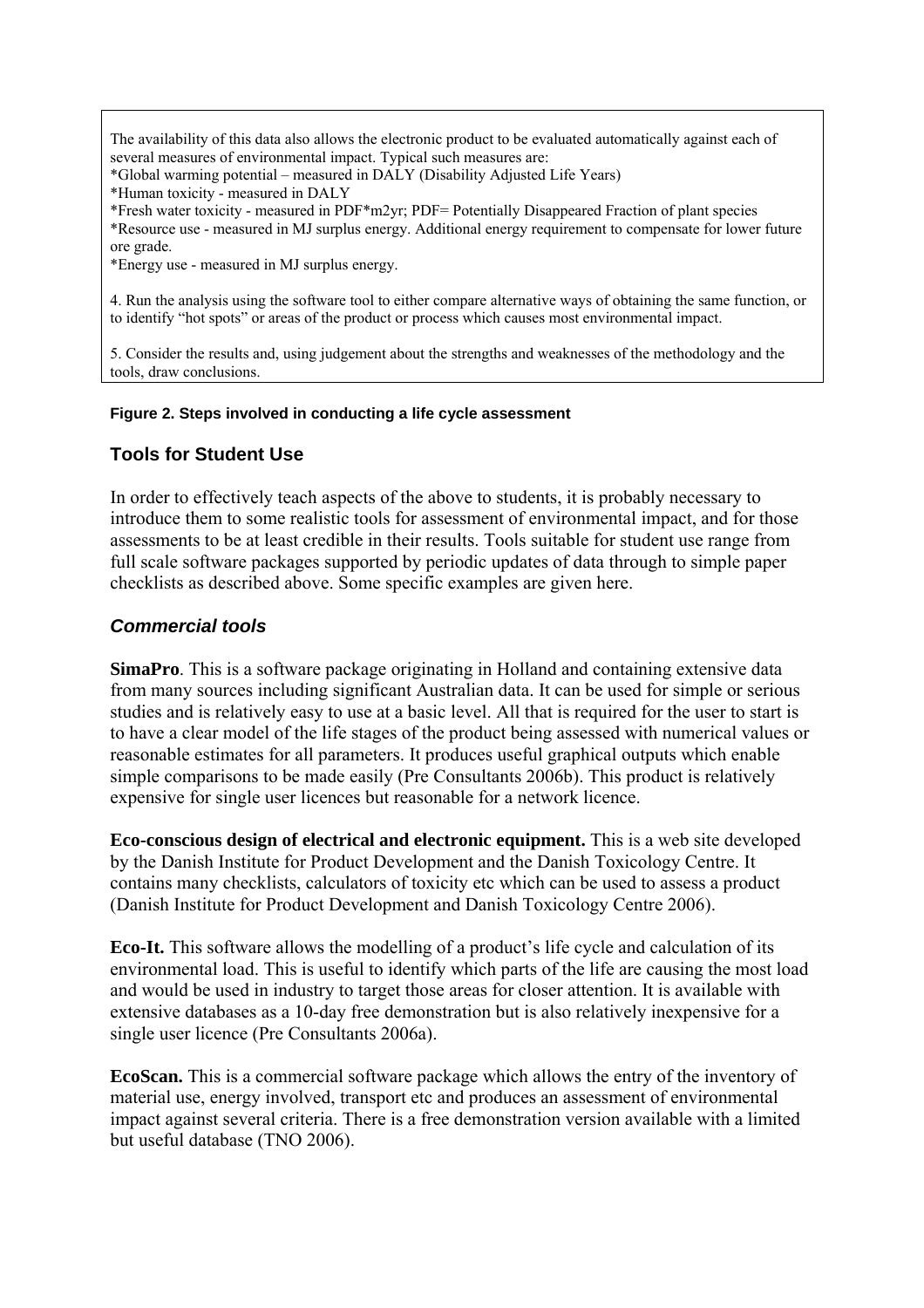**Ecodesign EEG.** This pilot facility by the VUT, Institute for Engineering Design is specific to electrical end electronic products and the need for products distributed in Europe to meet the Waste Electrical and Electronic Equipment and the Restriction of Hazardous Substances directives. It provides convenient sources of information about many details to allow the assessment of the extent to which products comply with those directives (Institute for Engineering Design 2006a).

**EcoDesign Online.** This pilot facility by the VUT, Institute for Engineering Design consists of a series of simple forms into which can be entered the description of a product and its component parts, transport etc and which returns a series of rather general guidelines about how the product could be improved. It is not specific to electrical products. The feedback at the time of writing was not very specific but the process of filling in the forms was educational for a newcomer to the idea (Institute for Engineering Design 2006b).

**GaBi 4**. This is a full LCA software originating in Germany and available free for 90 days as a demonstration version (Gabi 2006).

**General Information**. General software which can be used to investigate specific issues such as the toxicity of lead, is available from the US Environmental protection Agency (EPA 2006) and many other similar web locations.

## **Educating for Environmental Responsibility**

An awareness of the environmental issues around electronic equipment is becoming an important part of undergraduate curriculum. The thesis here is that use of some of the tools described above is a useful and sufficiently academically-demanding way of introducing these ideas to students. Specifically, Life Cycle Assessment (LCA), which is at the top of the hierarchy above, and includes the concepts of the simpler tools, is being recommended. Conceptually this approach suits the mentality of the typical engineering person and student in particular because it is numerical, logical and sequential (and possibly because it so far avoids the human, social or economic aspects of the issue which simplifies it from a typical engineering student's perspective).Cooper and Fava (2000) report that some academics teaching life cycle assessment in North America find that engineering students are comfortable with the LCA process.

In principle, an analysis can be performed relatively simply at least for a single, discrete product, by constructing a model of the product and the steps in its life and considering the environmental impact of each of those steps. Up until relatively recently, this analysis was difficult because of the problem of obtaining appropriate data for each step, for example data about quantities of energy needed to mould the case of a TV or about the environmental impact of the use of steel in the case. The LCA community has now however accumulated quite useful data in both these two areas, mainly available in databases attached to software products designed to facilitate the analysis.

A more complete and complex consideration of life cycle assessment could include issues like boundary selection and probabilities and uncertainties in data, which, from the author's experience in Australia, are not always part of real commercial assessments.

The argument here is that small LCAs are an easy-to-set-up assignment which would not only teach students about environmental impact, but also about some of the practical issues of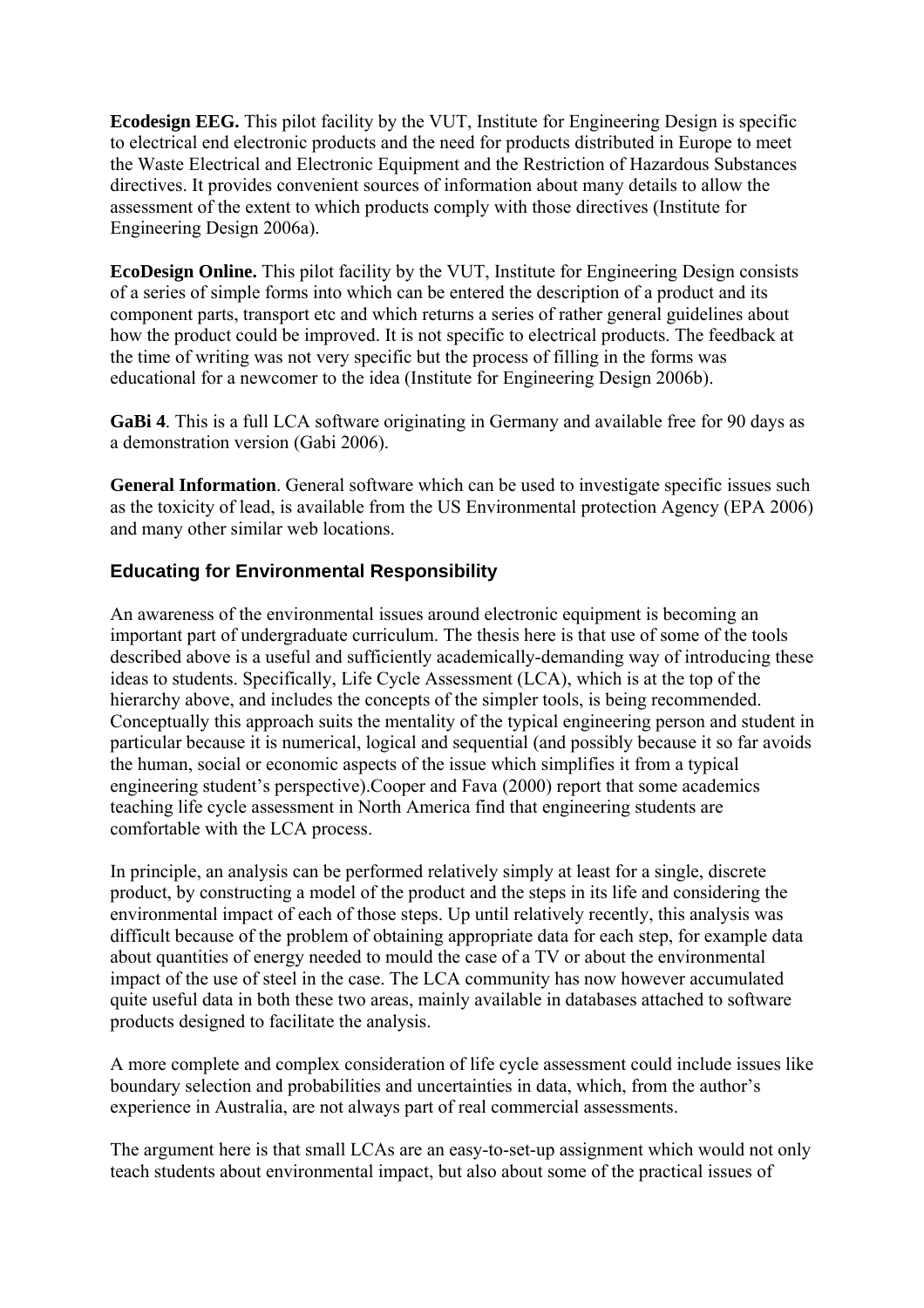electronics. Simple examples which are do-able by students in the space of less that 20 hours are the disassemble and analyse any small industrial product for its hot spots - for example a pc card, compact fluorescent lamp, a keyboard or a power pack., or the comparison of steel and plastic for constructing the case of a computer.

# **Experiences in Introducing Environmental Impact to Undergraduates**

The author has attempted the introduction of LCA ideas in small ways over the past few years and some details are given here of the experiences and student reactions.

## *Short Workshops*

These were simple 4-hour activities attended by senior external students visiting the university for a week of intensive activity. In these sessions, students were introduced to the concepts outlined above, shown an example of an LCA on a simple product using commercial software (SimaPro) and then asked to perform their own study on a chosen product. An example of the output from such an analysis is given in figure 3.

The sessions have been found to adequately introduce the ideas and students have understood the concepts and learned how to use the software at a basic level within the four hours available.



#### **Figure 3. Example assessment output from SimaPro comparing two different printed circuit boards on eleven different criteria.**

# *Final Year Projects*

Several LCA final year research projects have been conducted on, for example, a mobile phone or a computer, requiring these items to be physically disassembled and analysed. Another has been done on semiconductor manufacturing requiring collection of data from a factory. These projects are senior activities requiring the student to master high level concepts and manage their own work. Successful students have produced results comparable to those in recently published conference papers.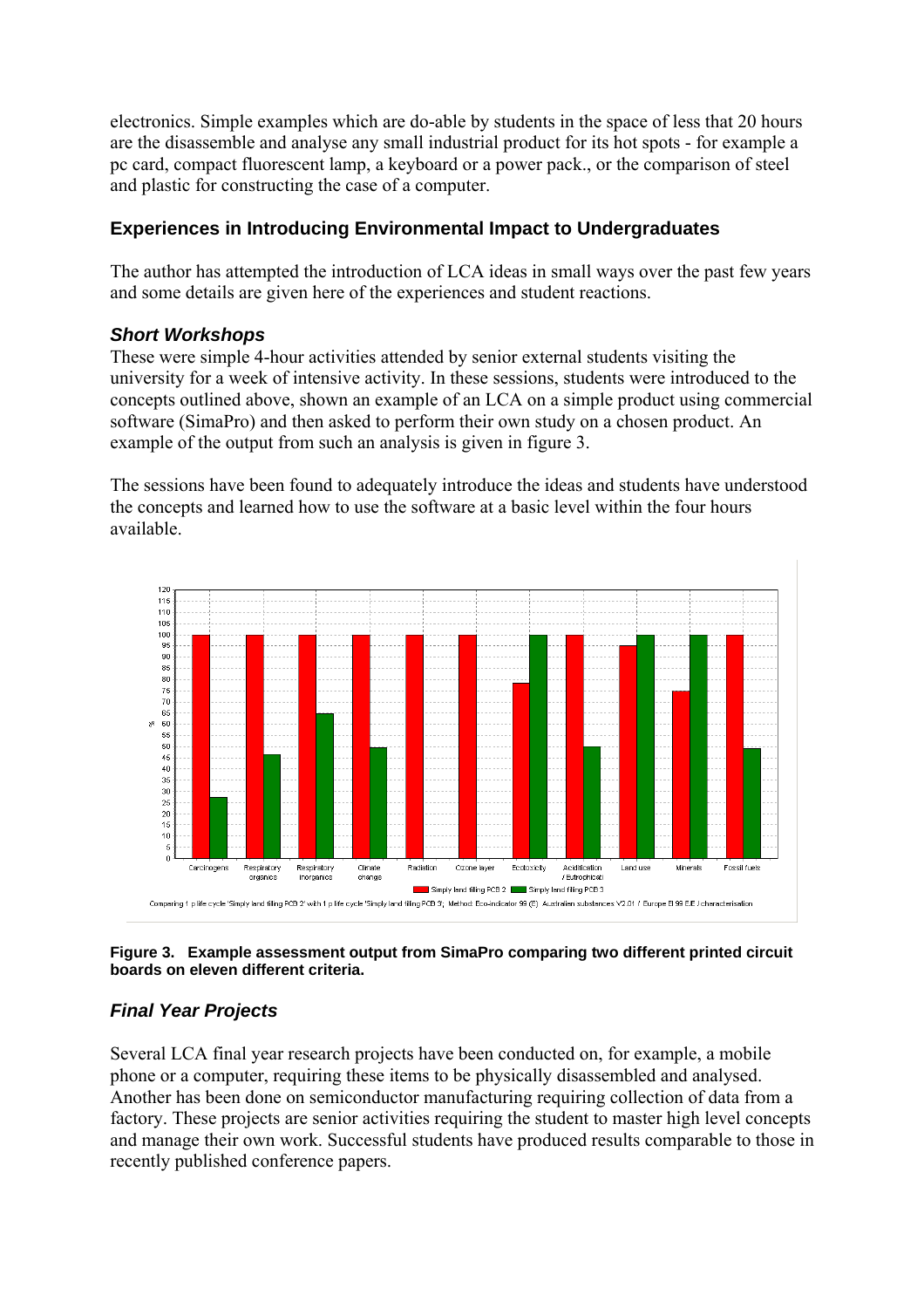For these activities, students are required to appreciate some of the subtleties of professional LCA work such as adherence to international standards (for example *AS/NZS ISO 14040:1998* : Environmental management - Life cycle assessment - Principles and framework) and sensitivity analysis, to assess the degree of reliability of their results, as well as the need to relate their work to published information.

### **Conclusion**

This paper has highlighted the environmental impacts of electronic products and suggested that more consideration of this issue may soon need to be given in undergraduate engineering courses in Australia. The use of life cycle assessment strategies to deal with these issues is recommended because it suits the mentality of most engineering students and useful tools for its use are available at small cost.

### **References**

- *AS/NZS ISO 14040:1998* : *Environmental management Life cycle assessment Principles and framework* <http://www.saiglobal.com/online/autologin.asp> Viewed 29th May 2006.
- Boks, C. and Pascual, O. (2004). *The Role of Success Factors and Obstacles in Design for the Environment: A survey among Asian Electronics Companies*. IEEE International Symposium on [Electronics and the](http://ieeexplore.ieee.org/xpl/RecentCon.jsp?punumber=9100)  [Environment, 1](http://ieeexplore.ieee.org/xpl/RecentCon.jsp?punumber=9100)0-13 May pp. 208 – 213.
- Cooper, J.S. and Fava, J. (2000). *Teaching Life-Cycle Assessment at Universities in North America*. Jnl. Ind. Ecology. Vol. 3, No. 2 & 3, pp.13-17.
- Cui, J.and Forssberg, E. (2003). *Mechanical Recycling of Waste Electric and Electronic Equipment: a Review*. Journal of Hazardous Materials B99 pp.243–263
- [Danish Institute for Product Development](http://www.ipu.dk/) and the [Danish Toxicology Centr](http://www.dtc.dk/)e (2006).*Eco-Conscious Design of Electrical and Electronic Equipment*.<http://www.ecodesignguide.dk/>Viewed 25th May 2006.
- Darby, L. and Obara, L. (2005). *Household Recycling Behaviour and Attitudes Towards the Disposal of Small Electrical and Electronic Equipment*. Resources, Conservation and Recycling 44 pp.17– 35
- Dickinson, D.A., Mosovsky, J.A. and Houthuysen, S.D. (2003). *Assessing Integrated Circuit Manufacturing for Environmental Performance and Sustainability: A Full Scale IC Business Application*. IEEE International Symposium on [Electronics and the Environment, 1](http://ieeexplore.ieee.org/xpl/RecentCon.jsp?punumber=8575)9-22 May pp.214 – 219.
- EcoDesign Online. http://www.ecodesign.at/assist/assistent. Viewed 25<sup>th</sup> May 2006.
- Environmental Protection Authority (USA) (2005), *Solders in Electronics: A Life-Cycle Assessment. Summary*. Environmental Protection Authority, document EPA-744-S-05-001, August.
- <http://www.epa.gov/opptintr/dfe/pubs/solder/lca/index.htm> Viewed 29th May 2006. Environmental Protection Authority (USA) (2006), *Software for Environmental Awareness*. [http://www.epa.gov/glnpo/seahome/.](http://www.epa.gov/glnpo/seahome/) Viewed 25<sup>th</sup> May 2006.
- Fisher, M.M., Mark, F.E., Kingsbury, T., Vehlow, J. and Yamawaki, T (2005). *Energy Recovery in the Sustainable Recycling of Plastics from End-of-Life Electrical and Electronic Products*. IEEE International Symposium on Electronics & the Environment 16-19 May New Orleans, LA USA
- Fraunhofer Institute *IZM/EE-Toolbox Toxic Potential Calculator*. [http://www.pb.izm.fhg.de/ee/070 services/](http://www.pb.izm.fhg.de/ee/070%20services/) Viewed February 2006
- GaBi 4. ([http://www.gabi-software.com/download.html\)](http://www.gabi-software.com/download.html), Viewed May 2006..
- Griese, H., Stobbe, L., Middendorf, A. and Reichl, H. (2004). *Environmental Compatibility of Electronics a Key towards Local and Global Sustainable Development***.** Proc. of IEEE International Conference on Asian Green Electronics, pp. 158 – 163.
- Huisman, J. (2003). *The QWERTY/EE Concept. Quantifying Recyclability and Eco-Efficiency for End-of-Life Treatment of Consumer Electronic Products*. PhD thesis, Technical University of Delft. [http://www.library.tudelft.nl/dissertations/dd\\_list\\_paged/dd\\_metadata/index.htm?docname=224761](http://www.library.tudelft.nl/dissertations/dd_list_paged/dd_metadata/index.htm?docname=224761) Viewed  $29^{th}$  May 2006.
- Huisman, J., Stevels, A.L.N. and Stobbe I. (2004). *Eco-Efficiency Considerations on the End-of-Life of Consumer Electronic Products* IEEE Trans. IEEE Trans. Electronics Packaging Manufacturing, Vol. 27, No. 1, January 2004 p.9
- Institute for Engineering Design (2006a). Ecodesign EEG. [http://www.ecodesign.at/pilot/eeg/ENGLISH/INDEX.HTM.](http://www.ecodesign.at/pilot/eeg/ENGLISH/INDEX.HTM) Viewed 25th May 2006.